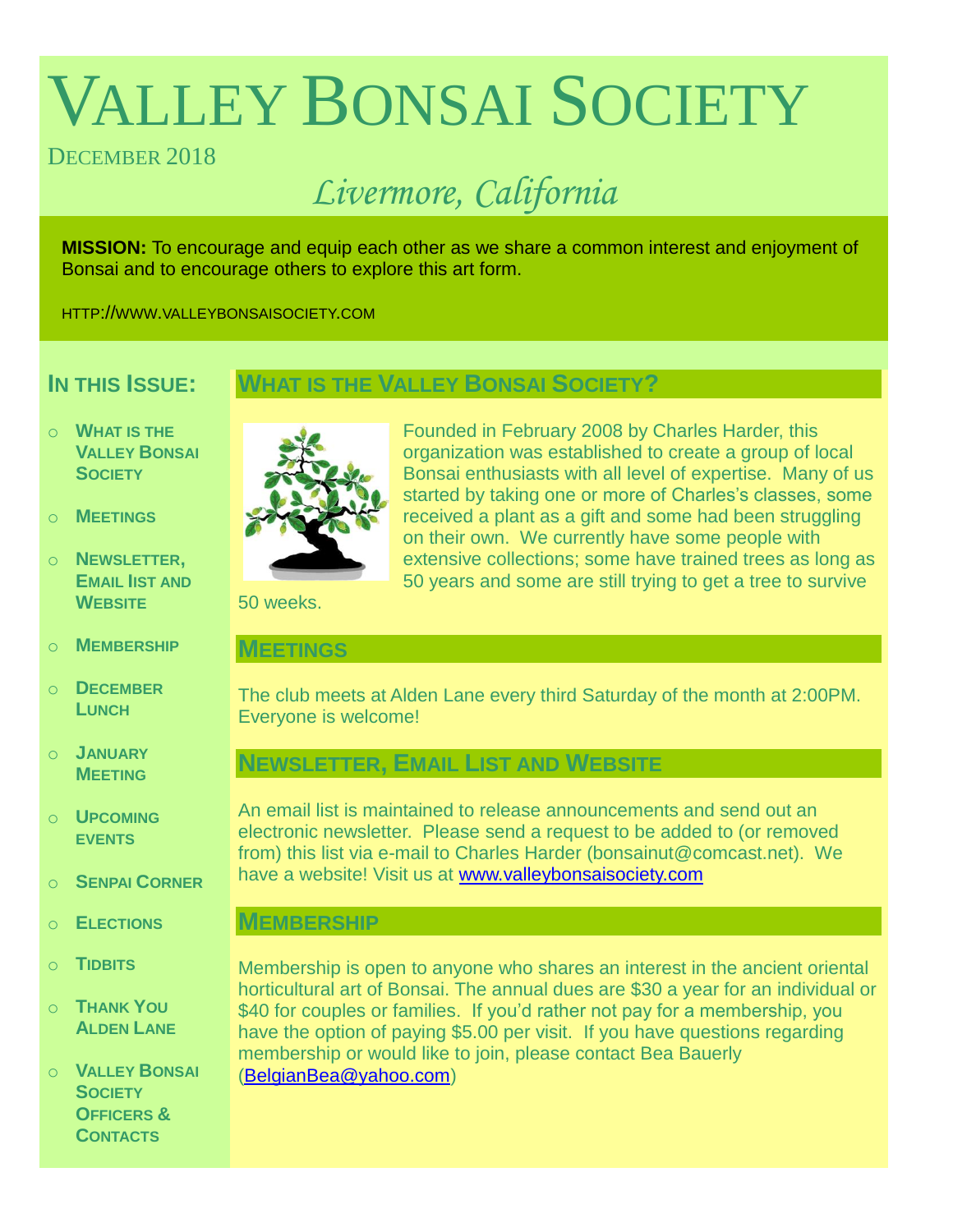# **DECEMBER LUNCH**



Thank you, Bea, for arranging yet another outstanding holiday lunch instead of our usual meeting. Hanabishi outdid themselves and provided much more food than we could eat and some people were able to take home treats for later. All of those who attended, had a wonderful time visiting and we dearly missed those who were unable to attend.

#### **JANUARY MEETING**

Our January meeting will be about Bonsai soil and its components. As in the past years, I will bring the raw materials needed. I will cover the various components and their function. I hope that you can attend.

FYI, soil components will be available for purchase. Please bring your Ziploc bags if you are interested in taking some home with you.

#### **UPCOMING EVENTS**

#### **February 16 – 17, 2019 Oakland, California**

GSBF Bonsai Garden at Lake Merritt: The Annual Mammoth Auction and Sale Fundraiser will be held at the Lakeside Park Garden Center, 666 Bellevue Ave., Lake Merritt. Saturday: Auction preview at Noon with Auction starting at 1 p.m.. Sunday: Vendor Sales start at 9 a.m.; Plant Sales start at 10 a.m.; Demonstration start at 1 p.m. Everyone is encouraged to submit their bonsai and bonsai related items for consideration to be included in the Mammoth Auction at the earliest date possible. "Private collections to be featured." The Bonsai Garden at Lake Merritt will be open that weekend 10 a.m. to 3 p.m. on Saturday, and Noon to 3 p.m. on Sunday. Please find time to visit the Bonsai Garden and observe the many installments under the Garden Revitalization Opportunity (GRO) Project. For more information or to sell bonsai, email [bonsailakemerritt@gmail.com](mailto:bonsailakemerritt@gmail.com) and visit [http://BonsaiLakeMerritt.com](http://bonsailakemerritt.com./)

#### **March 23 – 24, 2019 Oakland, California**

Bay Area Bonsai Associates: 38th Annual Bonsai Exhibition at the Lakeside Park Garden Center, 666 Bellevue Avenue . Show hours are 5 – 9 PM Saturday and 10 AM – 4 PM Sunday. Light dinner at 5:30 PM Saturday followed by a bonsai demonstration by club members from 6:30 to 9 PM. Benefit drawing of demo tree(s). Winning ticket must be present to win. Sales of plants, bonsai, and other bonsai related items both days. Admission is free. Parking fee to the Lakeside Park entrance is required during the park hours. For more information, please contact Janice Dilbeck [janicedilbeck@comcast.net](mailto:janicedilbeck@comcast.net)

#### **SENPAI CORNER**

As we finish another year, I sit here and reflect on the progress that you all have made with your trees. I really enjoy seeing the progression of the trees as they grow and mature under your careful nurturing. You should be proud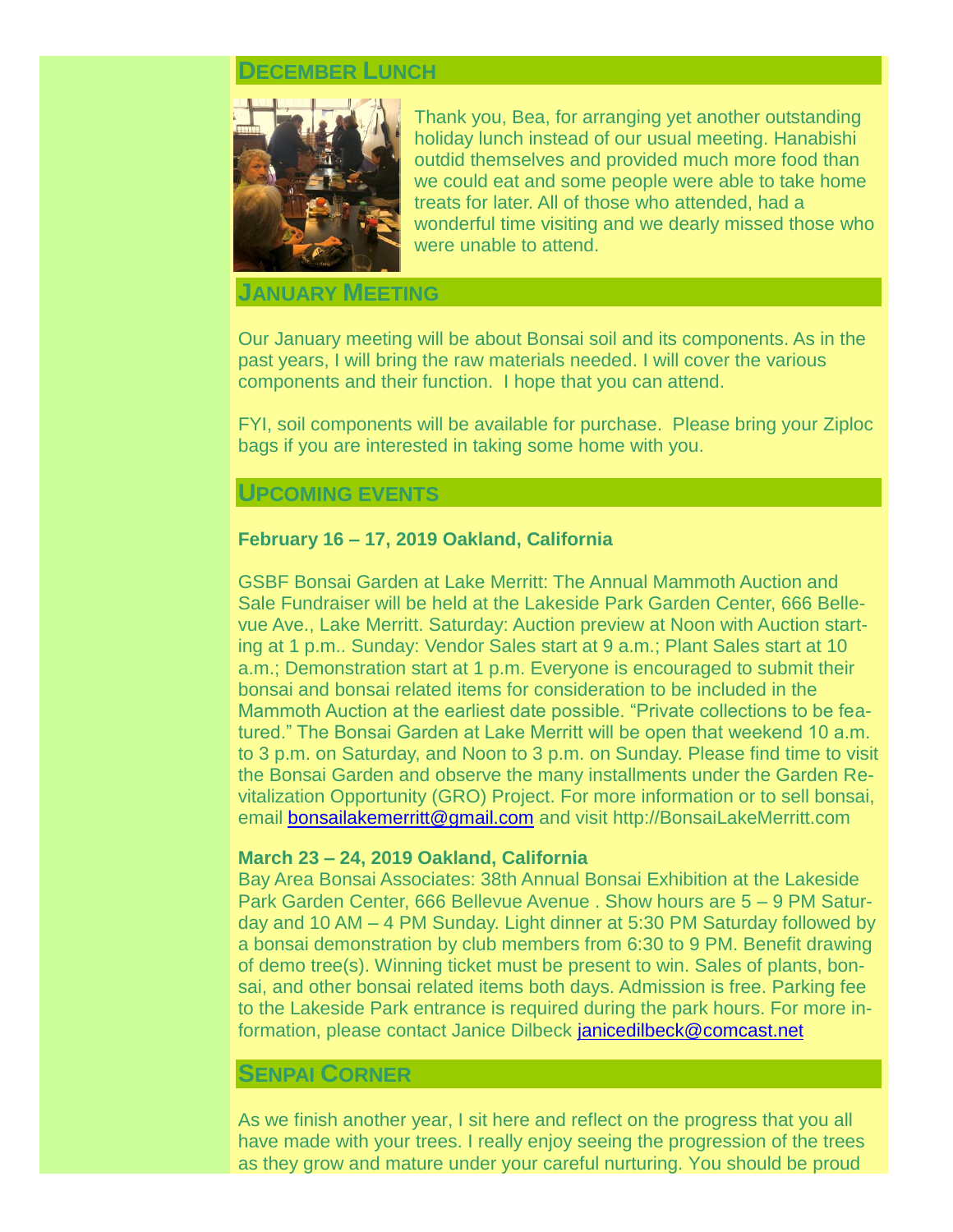of your accomplishments and I wish you all a very happy and prosperous new year, and look forward to seeing the continued development of your knowledge and techniques. Have a very happy holiday season.

#### **ELECTIONS**

Positions on the Board are still available. Please contact Bea if you are interested.

#### **TIDBITS**

#### Happy New Year!

Yes, this is the time of year to renew your membership. As always, the prices have not increased and it is \$30 per member or \$40 per couple. Please bring your payment at the next meeting or mail check to:

Bea Bauerly 873 Curlew Rd Livermore, CA 94551

# **THANK YOU ALDEN LANE**



981 Alden Lane Livermore, CA 94550 (925) 447-0280 [www.aldenlane.com](http://www.aldenlane.com/)

Thanks to Alden Lane for allowing us to meet for free at the nursery as we start up. Alden Lane Nursery has evergreen and blooming trained Bonsai specimens in many sizes for indoors and outdoor gardens. Stop in and let one of the Bonsai experts help you design your own Bonsai masterpiece from the selection of Bonsai pots and starter plants. They also carry Bonsai tools and enough useful Bonsai accessories to satisfy even the most dedicated bonsai tree hobbyist.

The nice thing about meeting at Alden Lane is that you have the opportunity to not only pick up bonsai stock and supplies but to shop under the oaks amongst one

of the most extensive offerings for your home and garden. Inspiration and beauty abounds where ever you look along with the friendly, knowledgeable staff of Alden Lane. Don't forget to say THANK YOU for the incredible support!

### **SOCIETY OFFICERS AND CONTACTS**

**President** Charles Harder bonsainut@comcast.net<br> **Vice President** Open Position **Open Position** 

**Secretary** Bea Bauerly bb1727@att.com **Treasurer** Bea Bauerly bb1727@att.com